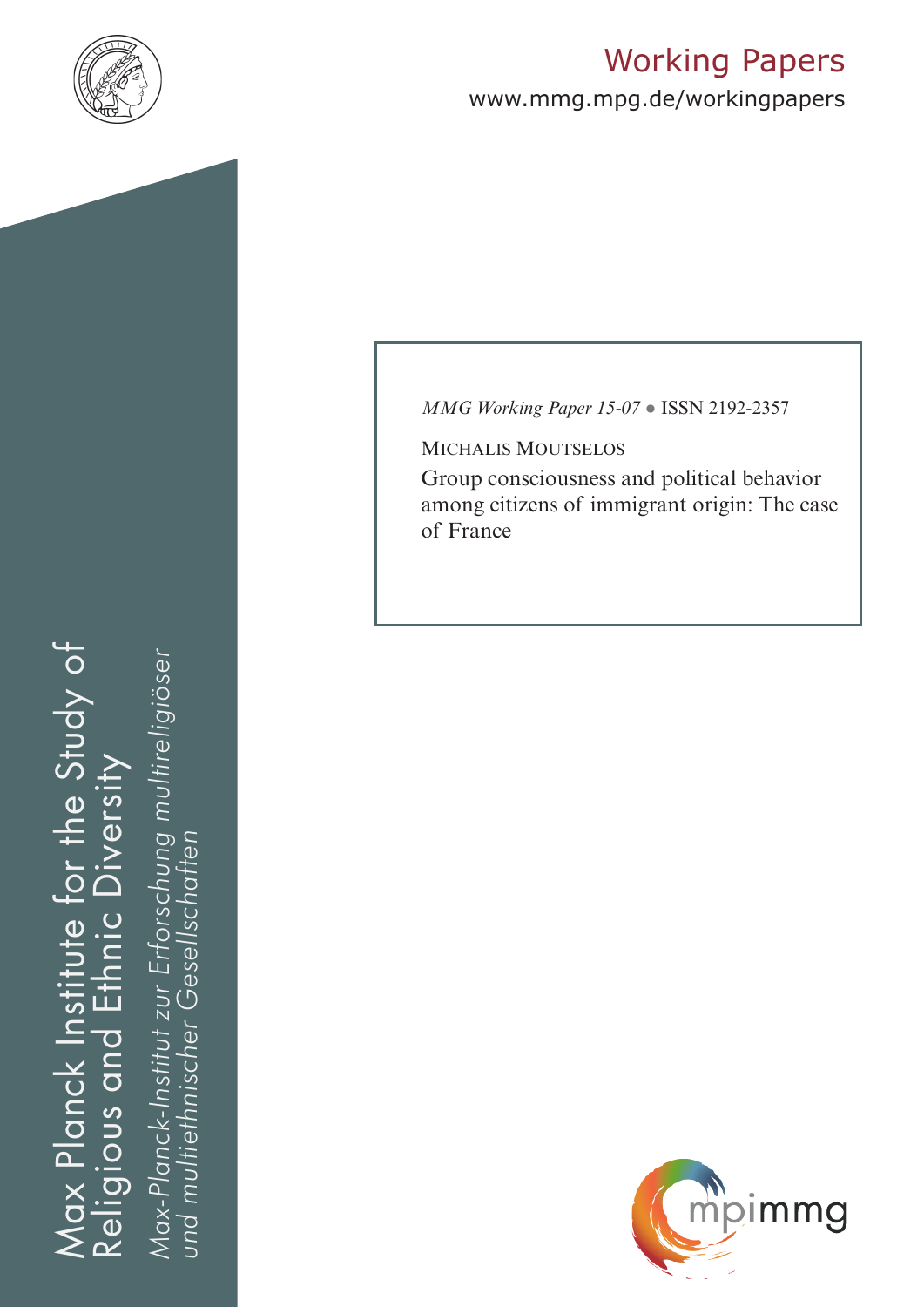Michalis Moutselos *Group consciousness and political behavior among citizens of immigrant origin: The case of France* 

MMG Working Paper 15-07

Max-Planck-Institut zur Erforschung multireligiöser und multiethnischer Gesellschaften, *Max Planck Institute for the Study of Religious and Ethnic Diversity* Göttingen

© 2015 by the author

ISSN 2192-2357 (MMG Working Papers Print)

Working Papers are the work of staff members as well as visitors to the Institute's events. The analyses and opinions presented in the papers do not reflect those of the Institute but are those of the author alone.

Download: **www.mmg.mpg.de/workingpapers** 

MPI zur Erforschung multireligiöser und multiethnischer Gesellschaften MPI for the Study of Religious and Ethnic Diversity, Göttingen Hermann-Föge-Weg 11, 37073 Göttingen, Germany Tel.: +49 (551) 4956 - 0 Fax: +49 (551) 4956 - 170

**www.mmg.mpg.de**

**info@mmg.mpg.de**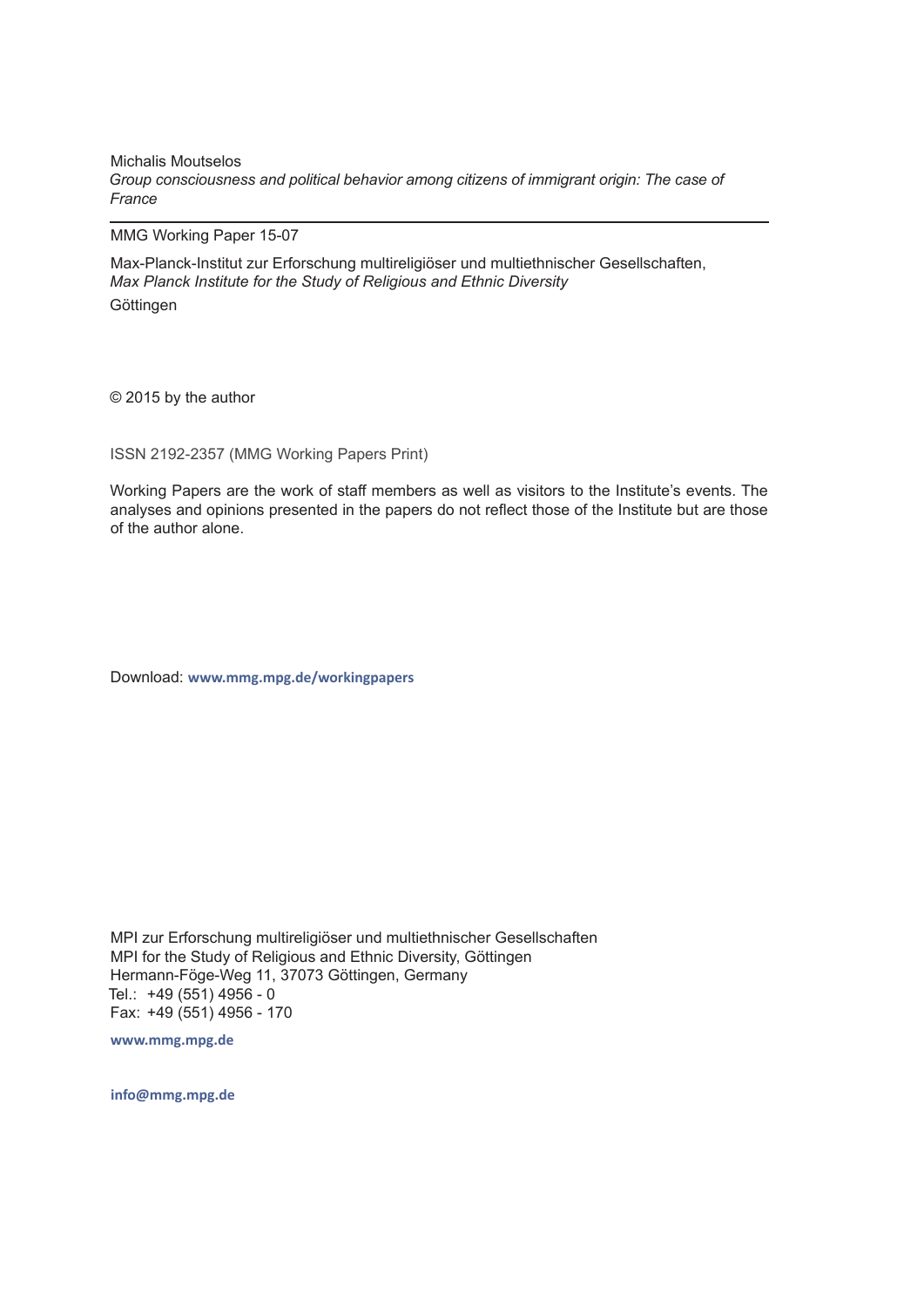# Abstract

This paper explores various characteristics of political behavior of persons of immigrant origin in France (abstention and registration rates, degree of interest in politics and right-left self placement). Using newly available survey data that bypass data availability issues in that country, I conduct tests pertaining to the importance of ethnic voting and ethnic consciousness in political behavior. In particular, several potentially salient identities are selected for testing (Arab, Black, Muslim) and contrasted with the hypothesis of convergence between immigrant descendants and the rest of the French population. I find little evidence for an independent effect of potentially salient ethnic identities on political behavior, with the exception of being black from overseas territories.

*Keywords:* political behavior, immigrant minorities, ethnic voting, France

### Author

Michalis Moutselos is a doctoral candidate at Princeton University's Politics Department and a fellow at the Max Planck Institute for Ethnic and Religious Diversity. His dissertation work explores the effect of urban policy in Western Europe on the propensity to experience violent anti-state rioting. His other academic interests include the political participation of immigrant descendants in Western Europe and urban social movements in France.

**[moutselos@mmg.mpg.de](mailto:moutselos%40mmg.mpg.de?subject=WP%2015-07)**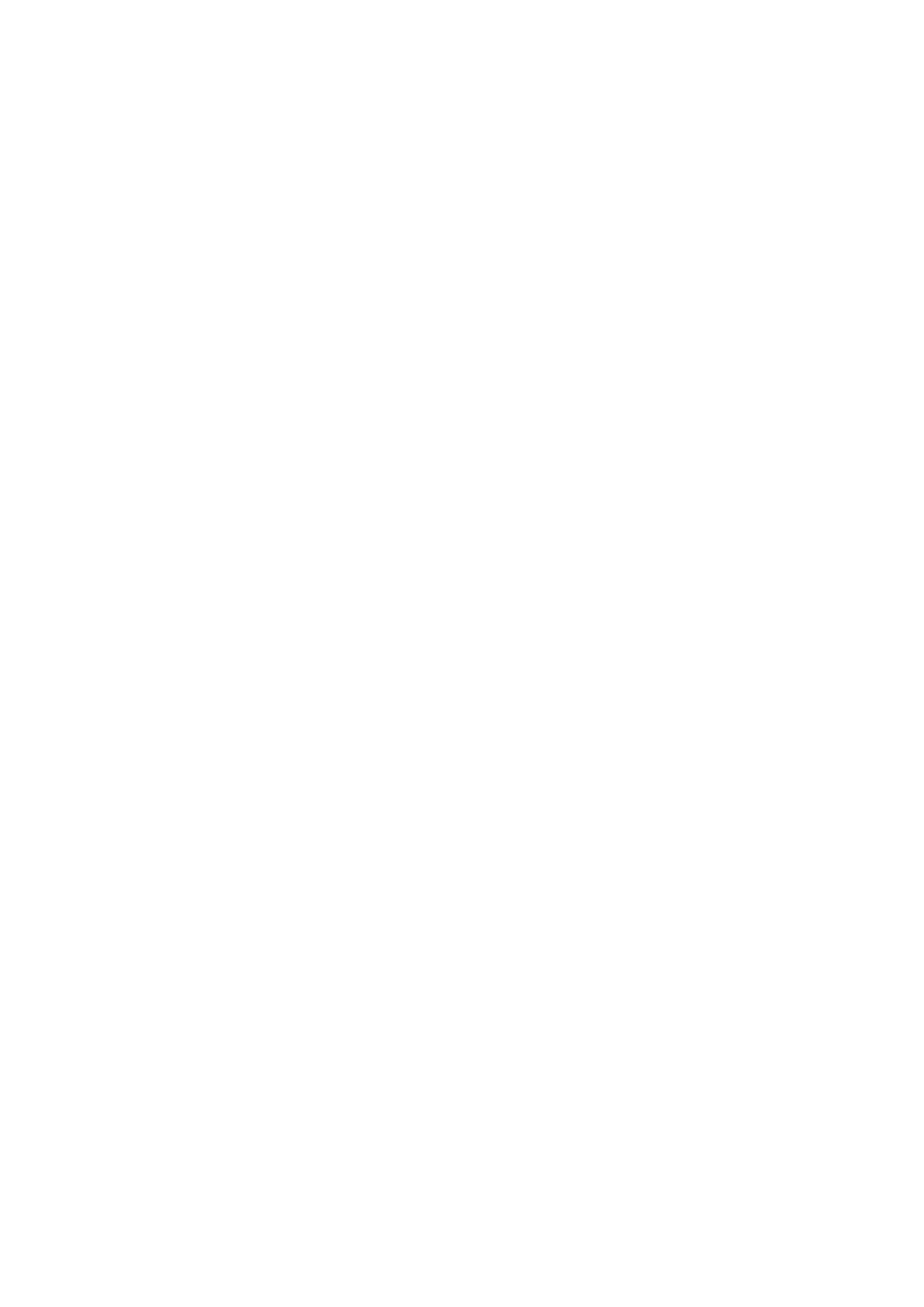# Contents

| Political participation of immigrants and their descendants: bridging the                |    |
|------------------------------------------------------------------------------------------|----|
| The particularities of the French case and the <i>Trajectoires et Origines</i> Survey 11 |    |
|                                                                                          |    |
|                                                                                          | 18 |
| Annex: Survey items on political behavior and opinions, <i>trajectoires</i>              | 19 |
|                                                                                          |    |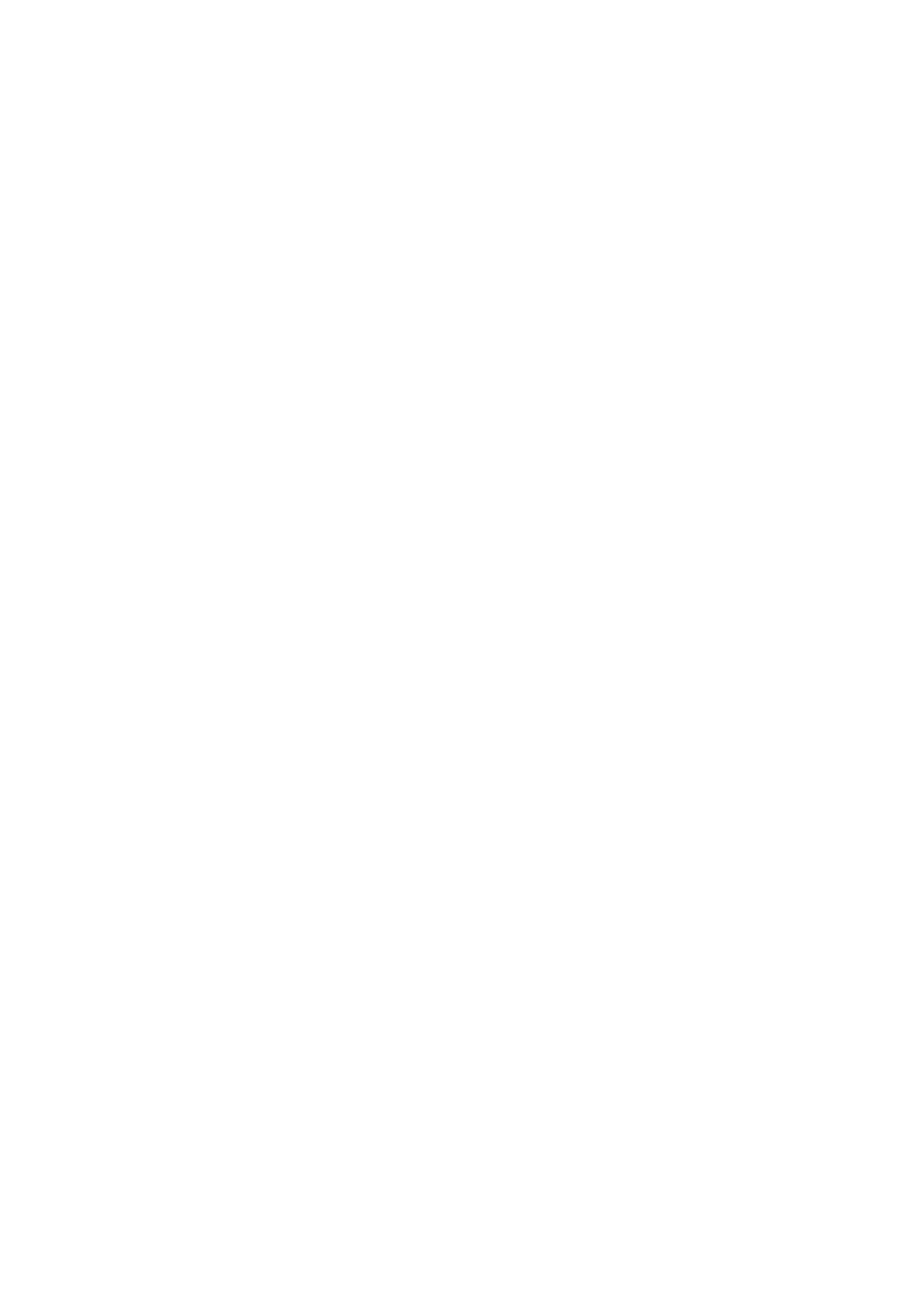# Introduction

There are very few issues that generate more heated public discussions in Western Europe than the integration of non-European (or post-colonial) immigrants and their descendants. On the one hand, there are fears that the stalled socioeconomic development of these populations leads to their permanent marginalization and, in some cases, ghettoization in the dense urban enclaves of European cities. On the other hand, ethnic, racial, religious and cultural diversity poses threats to the formerly (presumably) unified national identities of European nation-states. The present paper is concerned with one particular aspect of these debates that is related to the political participation and partisan alignments of populations of immigrant origin in their host countries. I explore the case of France, an obviously important one among Western European countries because of the size of the population of immigrant origin, which has been understudied so far, because of a lack of data on immigrant and ethnic minorities. As I explain below, the particular characteristics of the French Republican tradition also make that country a theoretically interesting one in the study of immigrant integration.

# Political participation of immigrants and their descendants: bridging the literature on integration and political participation

The politicization of the fate of "visible minorities" has led to the emergence of explicitly anti-immigrant parties in Europe and rendered positions on immigration a staple of party competition in recent years (Van der Brug et al. 2000; Van Spanje 2010). Understandably, a vast scholarly literature has focused on the attitudes towards immigrant minorities and voting behavior that reflects these attitudes (Sides and Citrin 2007; Mayda 2006; Norris 2005; Golder 2003). Other scholars have attempted to record integration outcomes in various countries, often studying them in relation to targeted integration policies (see, for instance, Givens 2007; Geddes and Guiraudon 2004; see also Migrant Integration Policy Index Project). However, studies that have merged these two established traditions to offer insights into the political integration of immigrants and their descendants are scarce.

A note on terminology is merited. By the term political integration of immigrant minorities I mean the gap between first immigrant generation and later generations,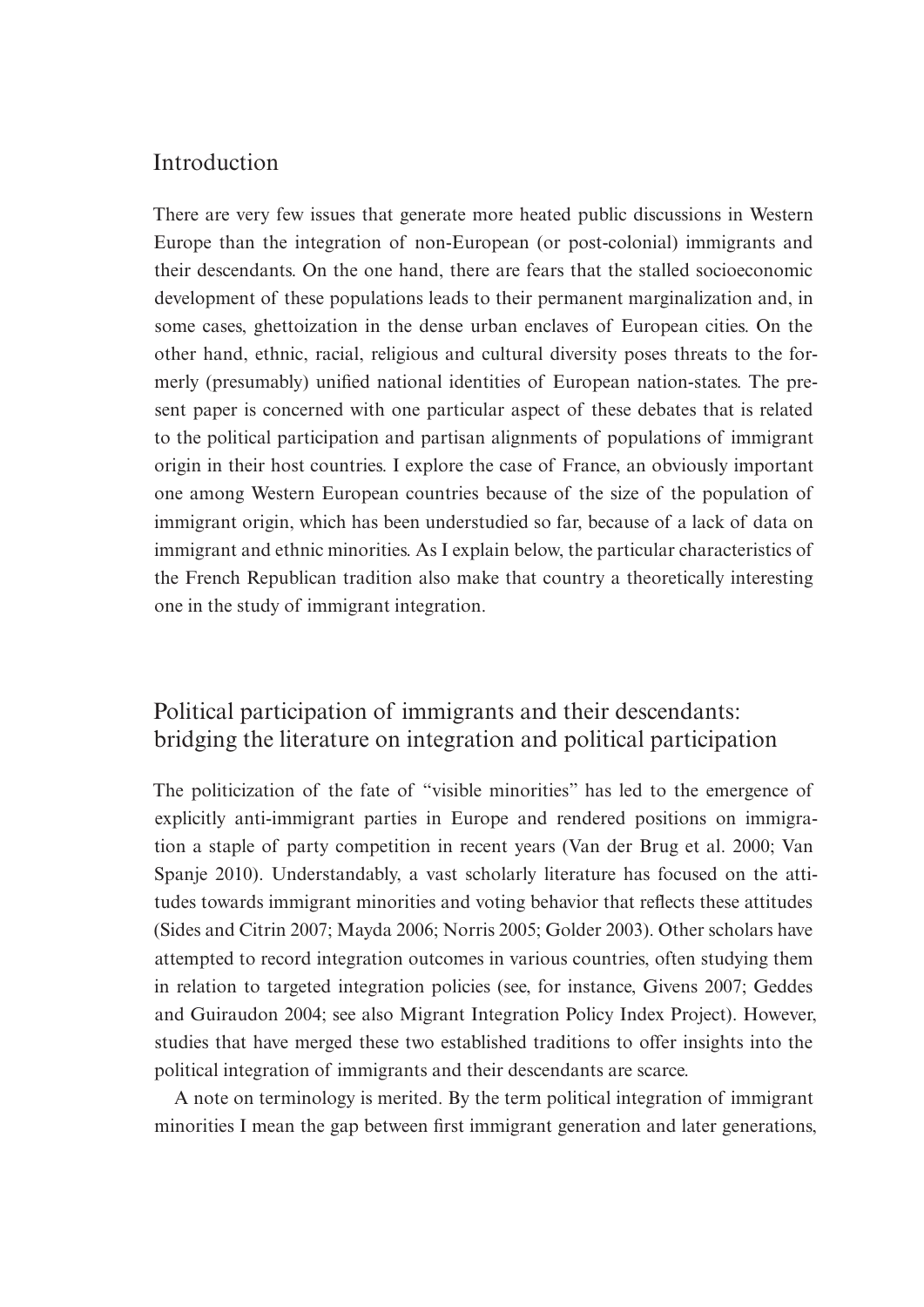as well as between immigrants and "native" majorities over a range of relevant indicators. These indicators include: overall interest in national and local politics, mobilization in protest and social movements, electoral registration and participation, self-placement on the Left-Right axis, partisanship and representation of immigrant candidates in elected offices (see Martiniello 2005). It is important to recognize debates surrounding the use of terms such as "integration", "incorporation" or "assimilation". The term "integration" is used mostly to refer to the "public" aspects of parity attainment vis-à-vis individuals of non-immigrant background in the host society, such as scholarly and professional achievement or participation in civil society. The way in which it is used here has no normative connotations or culturalist undertones (see discussion in Martiniello and Rath 2014).

The lack of academic interest on political integration compared to studies of the political behavior of native majorities is not hard to explain; non-European immigrants in Europe did not possess full citizenship and political rights until recently and, in some cases, this has also been true for their descendants (see Howard 2009 for a thorough overview of the development of citizenship laws in Western Europe). Yet, with the third and fourth generations of post-war immigrants' coming of age, the importance of political citizenship for channeling demands in the political arena and for overall integration can no longer be ignored. Such emphasis is also pertinent for the study of the latest observed "civic turn" in integration policies of European states (Joppke 2007).

The oldest and most systematic attempt to record the political integration of immigrant minorities (or ethnic minorities, depending on the frame chosen by the study)<sup>1</sup> in Western Europe has come from the Ethnic Minority British Election Survey since 1997 (Saggar 2004; Heath et al. 2013) that has notably focused on South Asian and Afro-Caribbean participation in British elections. Valuable comparative studies of local immigrant communities in the Netherlands and Belgium have also contributed to theoretical and empirical advancements (Van Heelsum 2005; Jacobs et al. 2004; Fennema and Tillie 1999). The findings from these studies suggest that there is often a substantial difference among different immigrant groups in many aspects of political integration; for instance, South Asians in Britain and Turks in the Netherlands

<sup>1</sup> I use the terms immigrant and ethnic minorities here interchangeably but cautiously, given the conceptual and substantive distinctions between them. For the purposes of this paper, the population described under these terms refers to the descendants of non-European immigrants who have acquired full citizenship by birth or naturalization. The section on France below discusses the relevant groups for this specific case.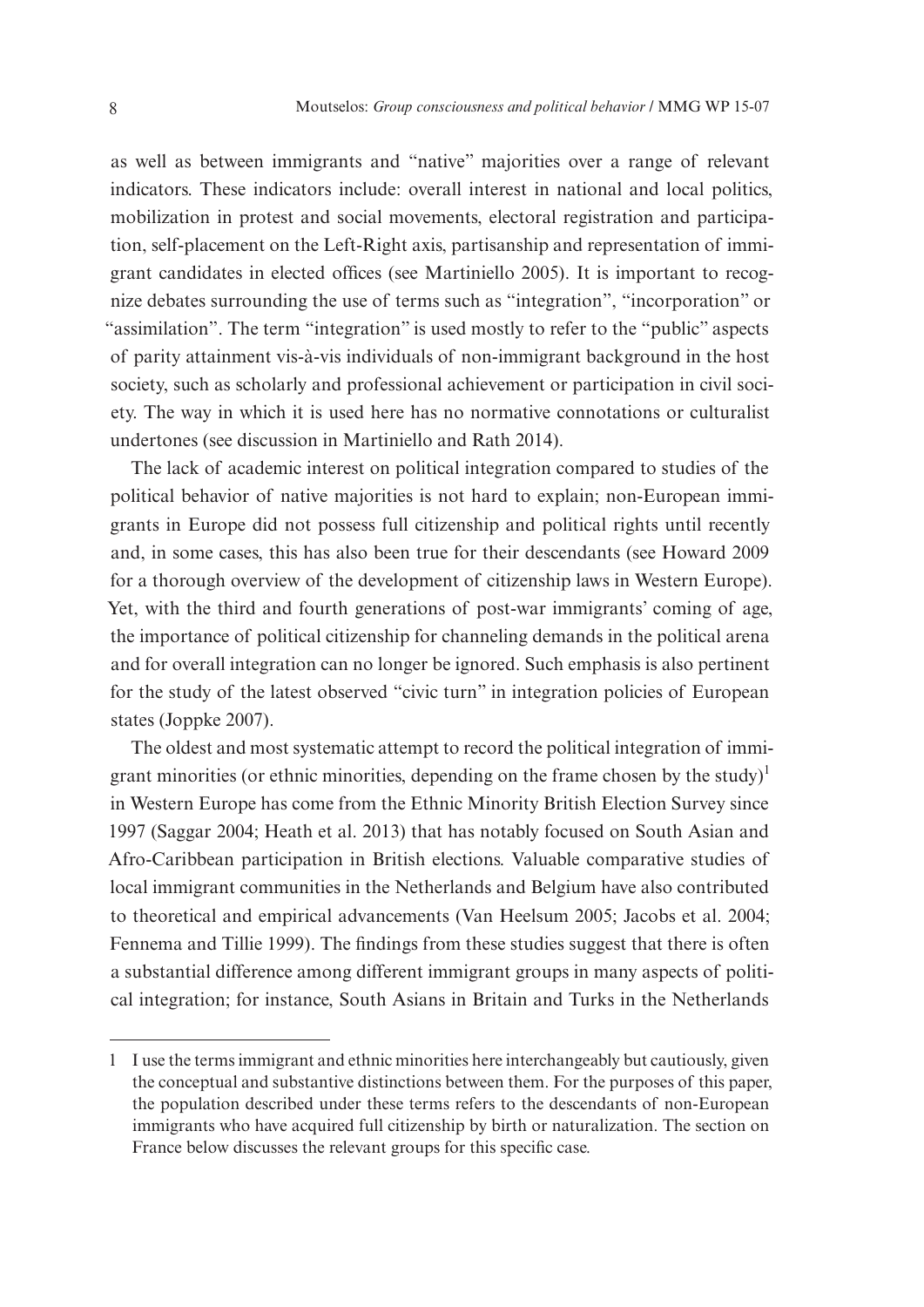consistently demonstrate higher turnout rates and levels of participation in local politics than other immigrant minorities and are better represented in local councils, due to their higher stock of intra-communal social capital.

In addition to differences among groups, immigrant descendants have been found, on average, less active in the politics of the host country, even after controlling for relevant socioeconomic characteristics. The "political quiescence" and "apathy" thesis of immigrant descendants often reflects similar accusations directed against communitarian inwardness of the first generation. Yet, this thesis has also been criticized for focusing on conventional forms of participation (voting, union and party membership) and ignoring other aspects of political mobilization, such as local citizen initiatives, transnational activism and anti-racism movements (Martiniello 2005).

This fledgling literature has not fully benefited from the much more established and extensive scholarship in the United States on immigrant integration and the political participation of what are called, in the American context, second-generation ethnic and racial minorities. The lack of analytical overlap is perhaps the result of different traditions and conceptual understandings of ethnicity and groupness in Europe and the US, as well as the easier access to citizenship for immigrant descendants born across the Atlantic. It is also true that theories developed in the US historical context (for instance, in response to the specificity of the African-American experience) do not yield homologous empirical implications in the context of post-colonial or industrial-worker immigration in Europe. Still, the traditional debate on the plausibility of straight-line assimilation of immigrants into the host society's mainstream – including the political mainstream – (Gordon 1964; Glazer 1993; Dahl 1963; see Wong 2008 and Ramakrishnan 2005 for more recent treatments) is a hypothesis that is general enough to be transportable in the case of Europe (see discussion in Bloemraad and Vermeulen 2014, 240-242, on transatlantic comparisons of political incorporation).

The American literature has yielded valuable theoretical and methodological insights on ethnic identity voting, an example is the tendency observed among members of ethnic groups in the United States (particularly African-Americans) to develop similar patterns of electoral behavior – strong political mobilization and higher levels of participation and partisanship (usually in favor of the Democratic Party). Persistent ethnic voting is regarded as an obvious counter to the straight-line assimilation thesis. Various mechanisms have been proposed to explain the historical evolution and psychological underpinnings of this group-based phenomenon in the United States (see McClain et al. 2009; Lee 2008; Chong and Rogers 2005 for use-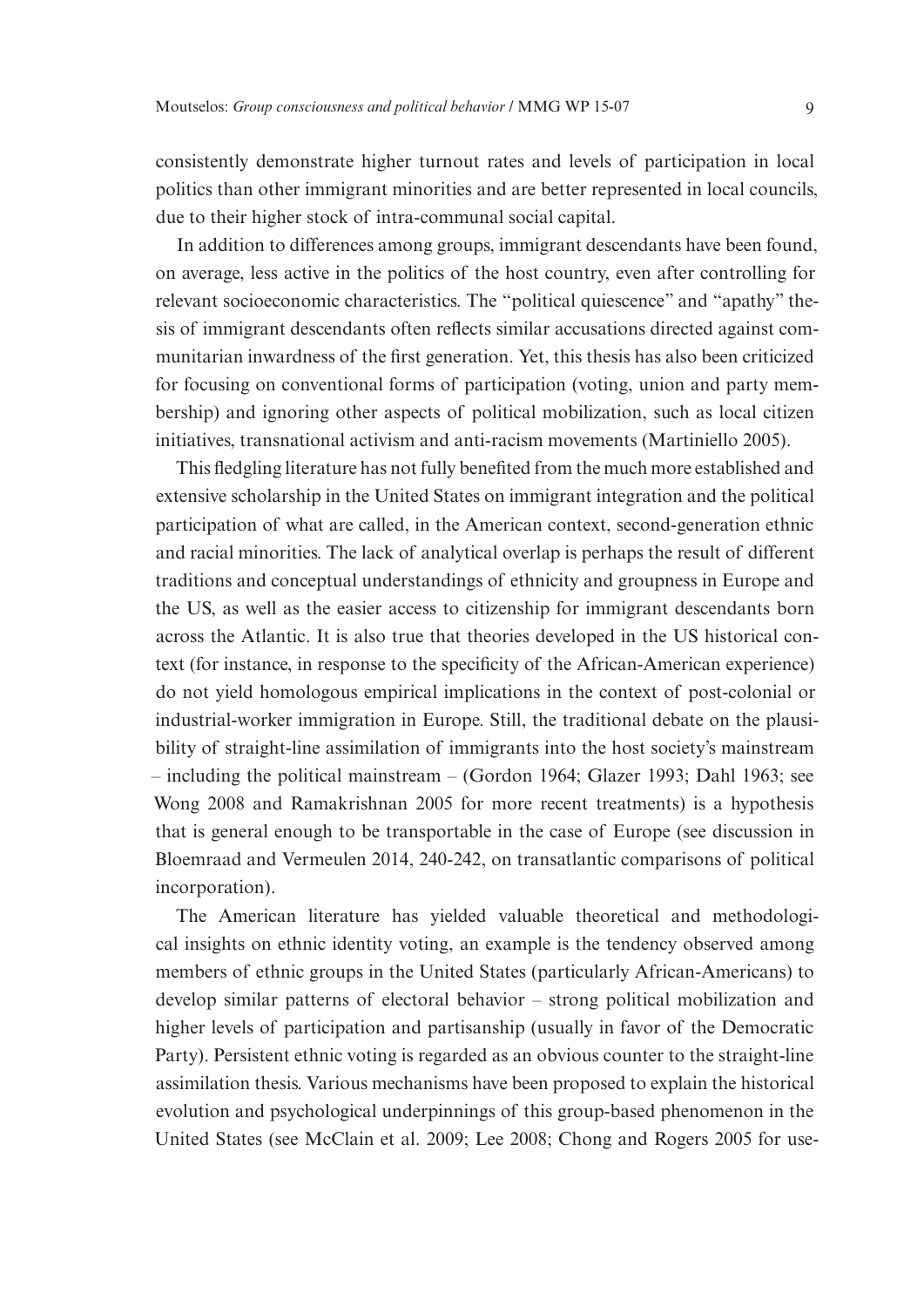ful overviews). The most relevant debates revolve around the very existence of such "ethnic" voting for groups that do not share the particular historical experience and mobilization of African-Americans (indeed, the evidence for ethnic voting is at best mixed for Latinos or Asian Americans); of note is also whether voters belonging to a particular ethnic group vote on the basis of simple identification (a psychological sense of belonging or attachment to a social group) or heightened, politicized consciousness of their group's position. Politicized consciousness underpins the "linked fate" hypothesis, according to which respondents believe that what happens in general to their ethnic group is bound to have an effect on them personally (Dawson 1995). A last relevant insight is that ethnic-group consciousness is not fixed but it is *induced* or *ascribed* consciousness. Identification with a group is activated and affects political behavior when others, normally a majority perceived as native, categorize someone as a member of an ethnic group (Lee 2007). This brief overview demonstrates the added value of delving into the American literature when studying the political integration of immigrant minorities in Western Europe: the gradations and various mechanisms behind the identity-politics link explored on the other side of the Atlantic can inform a more nuanced analysis of the political integration of ethnic minorities and avoid simplistic generalizations about supposedly monolithic ethnic voting.

#### Hypotheses:

- i. The political behavior of immigrant minorities converges with that of the rest of the population over time (integration hypothesis). Conversely, it diverges by remaining significantly less active (apathy hypothesis) or highly distinctive (ethnic voting hypothesis).
- ii. Membership in certain groups and certain common ethnic identities are more likely to structure political behavior (dominant cleavage hypothesis).
- iii. Identification with a certain ethnic group structures political behavior more strongly than mere self-classification (ethnic consciousness hypothesis). Alternatively, ascribed identity structures political behavior more strongly than mere self-classification (ascription hypothesis).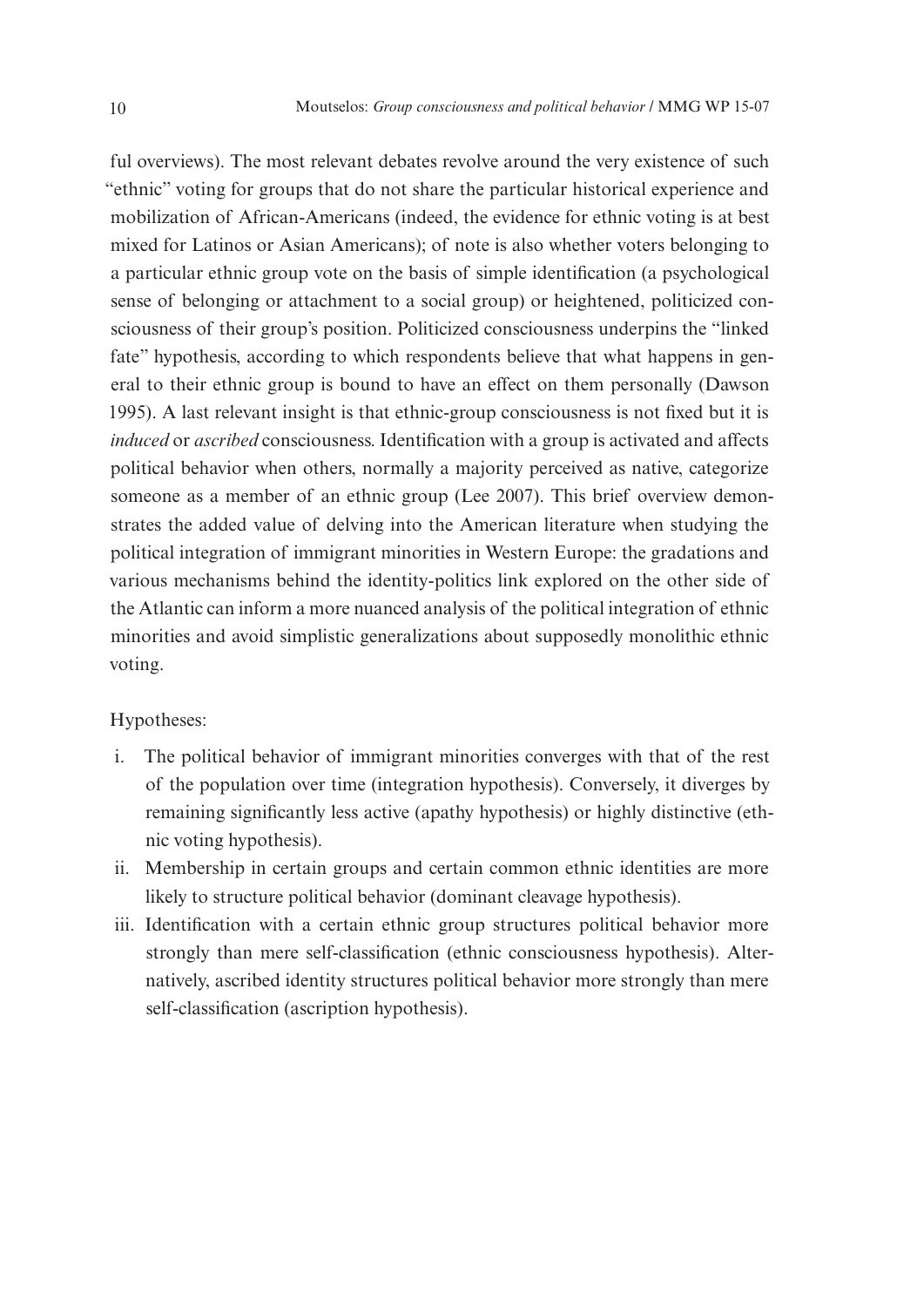# The particularities of the French case and the *Trajectoires et Origines* Survey

France has often been at the forefront of discussions on non-European immigrant integration, since it has received successive waves in the last fifty years, mostly from its former colonies in North Africa and sub-Saharan Africa (Noiriel 1996).<sup>2</sup> More recently, highly mediatized and spectacular events, such as the passing of laws against wearing the face-covering Islamic headscarf in public places and the eruption of urban riots in immigrant-heavy neighborhoods across the country, have sharpened public focus on minority integration (Joppke 2013; Lagrange and Oberti 2006). With regard to the political behavior of immigrant descendants, the highest public body in France on such matters, the *Haut Conseil à l'Intégration* (HCI) has explicitly included "active participation" as a criterion and highlighted the importance of "…electoral registration, voting and eligibility for evaluating civic and citizenship integration" (HCI 1993).

Systematic studies of the attitudes and other aspects of political integration of immigrant minorities in France have been relatively few, but instructive nonetheless. Brouard and Tiberj (2005) conducted a survey of representative samples of three generations of immigrants of African and Turkish descent; they found similar and sometimes stronger feelings of attachment to the values of French democracy and confidence towards state institutions compared to the native population, but lower electoral participation rates. A similar disadvantage in registration rates among immigrant descendants of African origin has been recorded by Maxwell (2010), who conducted a careful crosschecking of registration catalogues and the permanent demographic sample. Furthermore, authors, such as Geisser (1997), Garbaye (2005) and Amadieu (2009) have recorded the checkered, if progressively increasing, presence of ethnic minority candidates in municipal councils in France, while case studies of less formal mobilization have covered the anti-racist protests of the early 1980s (notably the March For Equality and Against Racism) and the *sans-papiers* movement of the 1990s (Bouamama 1994; Siméant 1998). These initiatives have been very much counterweighed by the inability of the French Left to mobilize the poor, immigrant-heavy

<sup>2</sup> According to the 2008 estimates by INSEE, immigrants from North and sub-Saharan Africa (first and second generation) represented around 4.9 million inhabitants or about 8% of total population, but this number underestimates third-generation immigrants or higher and does not count Algerians who moved to France having French citizenship.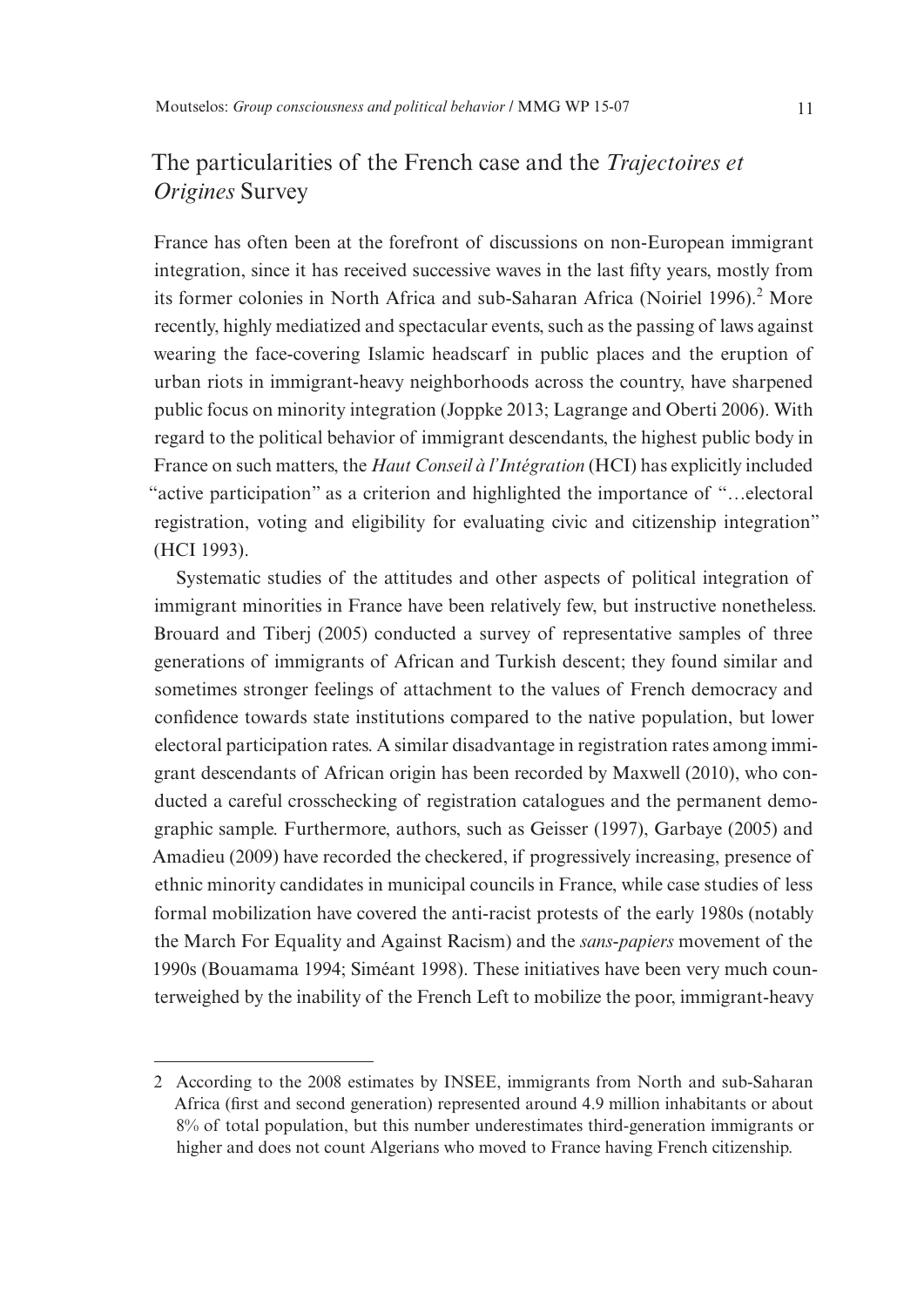suburbs of the country's former industrial centers as well as the indecipherable and leaderless waves of violent rioting in these same suburbs (Beaud and Masclet 2006).

If scholarly studies have been somewhat fragmented and sporadic, the French state has been more steadfast in its refusal to collect official statistics that mention ethnicity or fund surveys with items explicitly asking for ethnic/racial self-identification (see Simon 2008 for an overview of the debate on ethnic statistics in France). The rationale behind this intransigence stems from the "Republican" tradition of public administration that does not recognize official categorizations, other than those of citizen-noncitizen. This model rests on the premise that granting full citizenship rights and ensuring universalistic access to state services regardless of particular characteristics represents the best integration option for the descendants of immigrants (Schnapper 1996). Concretely, the plausibility of the Republican model rests on the "normalization" of civic behavior among immigrant descendants. Thus, for the purposes of the present paper, the Republican model of integration "predicts" null findings on all hypotheses assuming the development of ethnic voting/ethnic consciousness and favors a convergence of political behavior between immigrant descendants and the native majority. One could argue, in a somewhat stylized way, that the analysis that follows is a test of the promise of the French Republican model with regard to the political integration of immigrant minorities.

I make use of the first large-scale survey in the country explicitly designed to record the life conditions and social trajectories of individuals of immigrant origin, with a particular attention to the effect of this origin on perceived discrimination. The survey, called *Trajectoires et Origines*, was conducted by the National Demography and Statistics Institutes (INED and INSEE) between September 2008 and 2009 covering a sample of 21,000 individuals, residing in metropolitan France and including a base sample of 3,000 French citizens without immigrant origin. Among the various items of the survey (covering personal and professional developments, residential mobility, educational trajectories, experiences of discrimination etc.) the ones of particular interest here, are items on associational and political activity, left-right self-placement, registration and participation in elections and expressed interest in politics (specific questions given in the Annex). Of equal importance are items coding the origins of parents in a very detailed way, the religion of the respondents and questions on the importance of origins/religion/color of skin for the definition of the respondent's identity and the perception of discrimination because of this identity in order to test the group consciousness hypotheses. Even if the survey does not include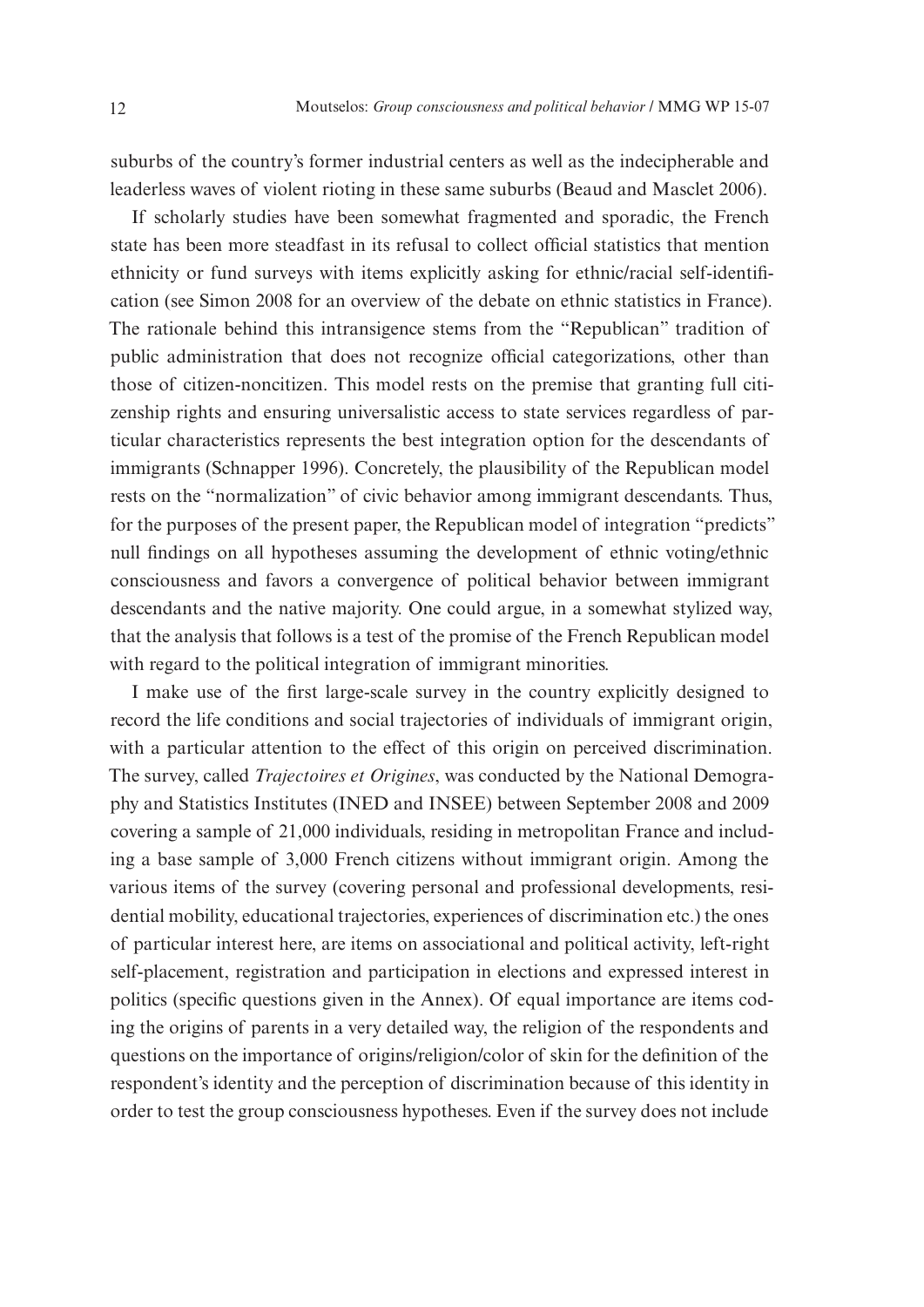an item on self-identification (a standard in US and British surveys), it largely fills the void of ethnicity data in France.

#### Results and Analysis

Table 1 shows the average percentages of various groups compared to native majorities for the main outcome variables of interest. I have chosen to include several categories as candidates for the most salient ethnicity cleavage (Arab, African, Black, Muslim), because the literature yields no clear dominant division in France (Fassin and Fassin 2006). For instance, public discussion following the headscarf debates shifted towards religious affiliation, while it was arguably more concerned with the integration of North Africans in the 1980s. More recently, some scholars have argued for the emergence of a distinctive black identity following public pronouncements by groups such as  $CRAM<sup>3</sup>$  and the Indigènes de la République, and the disproportionate participation of black youth in the urban riots (Lagrange 2008). I thus include the variable "black", which includes immigrants and their descendants from sub-Saharan Africa, as well as those respondents who come from French overseas territories (Guyana, Martinique and Guadeloupe, Réunion, New Caledonie).

The preliminary, descriptive summaries are quite revealing. The first finding is that the argument for "minority apathy" has a basis when we compare the registration and turnout rates of the various minority groups vis-à-vis the majority population, with a 5-8% gap for all groups. However, this difference is clearly not very substantial and it is actually reversed when the respondents are asked about overall interest in the national politics of France (for instance, Arab immigrants from North Africa and their descendants seem substantially more interested in the national politics of France than the majority population). An additional finding, which goes against much of the established French literature, is that minority groups, however defined, have no clear propensity to identify strongly/somewhat with the Left in a homogeneous way as expected by theories of ethnic voting (percentages for identification with the Right and neither-nor percentages do not diverge significantly from those of the majority). This finding is surprising despite a clear Left-Right divide on issues of immigration and a supposed nationalism-pluralism cleavage in French and European politics (Tiberj 2008). Unfortunately, the TeO survey does not include an

<sup>3</sup> Conseil Représentatif des Associations Noires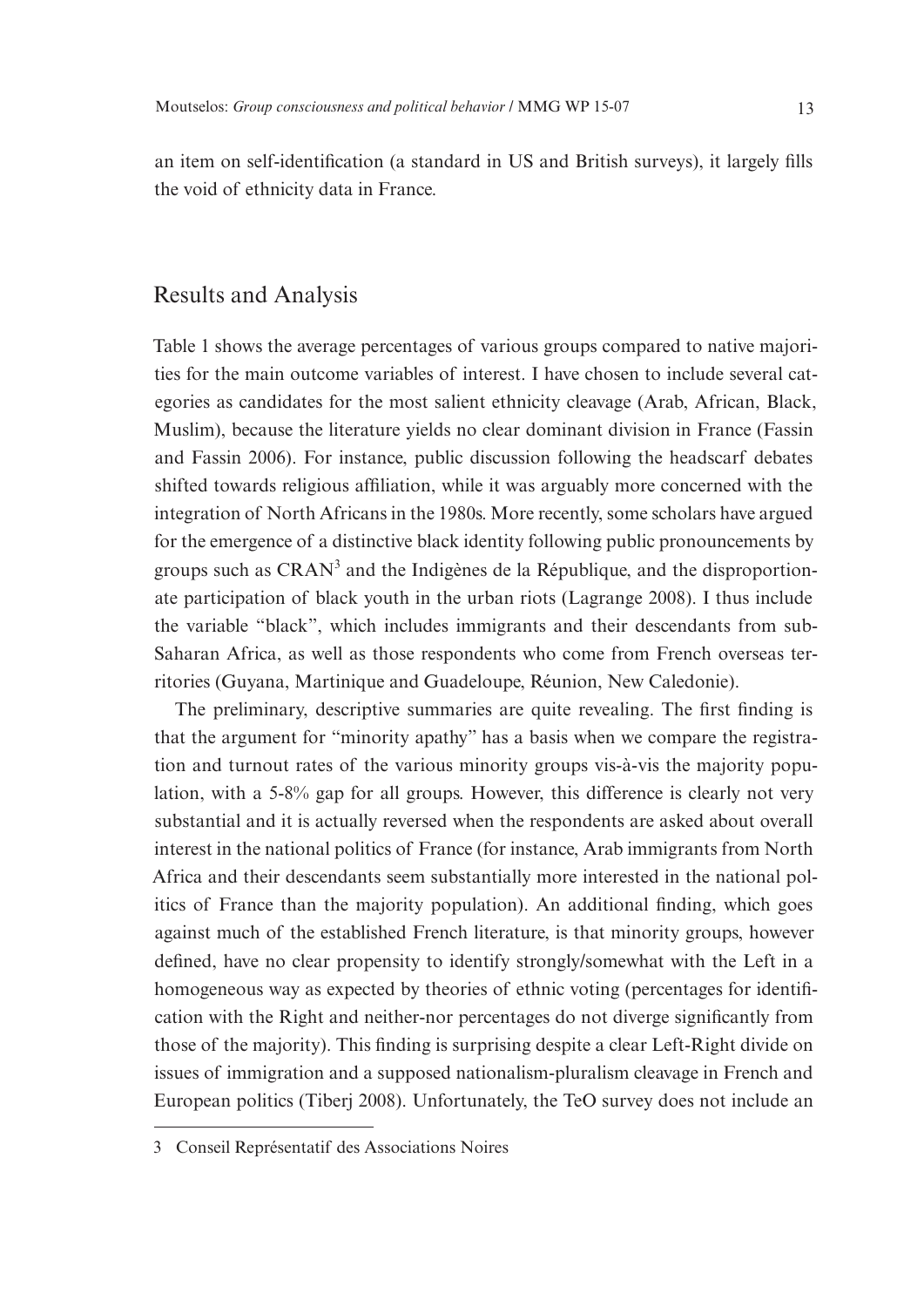explicit item on party choice in previous election that would allow us to conduct a more thorough analysis of partisanship.

|                            | Interest in<br><b>French Poli-</b><br>tics $(0-3)$ | <b>Registration</b><br>(% regis-<br>tered) | <b>Turnout</b><br>(% voted in<br>2007) | Identifying<br>with Left<br>(%) | $\boldsymbol{N}$ |
|----------------------------|----------------------------------------------------|--------------------------------------------|----------------------------------------|---------------------------------|------------------|
| <b>Majority Population</b> | 1.50                                               | 91.1                                       | 91                                     | 35.9                            | 3501             |
| 1st Generation             | 1.65                                               | 83.7                                       | 87.9                                   | 35.2                            | 3469             |
| 2nd Generation             | 1.56                                               | 85.5                                       | 86                                     | 35.8                            | 8484             |
| Arab                       | 1.63                                               | 83.1                                       | 86.5                                   | 35.6                            | 3232             |
| Sub-Saharan African        | 1.69                                               | 84.4                                       | 85.5                                   | 34.8                            | 1605             |
| <b>Black</b>               | 1.59                                               | 85.1                                       | 85.4                                   | 34.1                            | 2978             |
| <b>Muslim</b>              | 1.54                                               | 86.1                                       | 87.9                                   | 34.3                            | 4447             |
| Total                      | 1.56                                               | 86.3                                       | 87.5                                   | 35.5                            |                  |

**Table 1: Political Integration of Minority/Immigrant groups in France**

To ensure that these summary statistics do not reflect missing variable biases, the results of multivariate regression analyses are presented in Table 2. Along with the ethnic group variables, I include standard explanatory variables found to be broadly significant in political behavior literature and generally grouped into two categories: (1) individual resources and characteristics (education, income, age, gender); (2) organizational resources (church attendance, membership in a community organization, cultural association – I do not include political party membership because of the danger of multicollinearity). They are all found to be statistically significant in the expected direction, with older, better educated and wealthier immigrants/descendants being strongly associated with more elevated interest in politics and registration/ participation rates, very much as the conventional wisdom has it. Equally unsurprisingly, the organizational resources and civic "premium" to be gained by participating in associational activities are strongly present in this sample. This is true even if we break down associational activity to its separate components (cultural, sports, parents, community associations – results not shown here). The only surprising and rather counter-intuitive finding is the positive and statistically significant association of being a woman with higher participation rates across all indicators.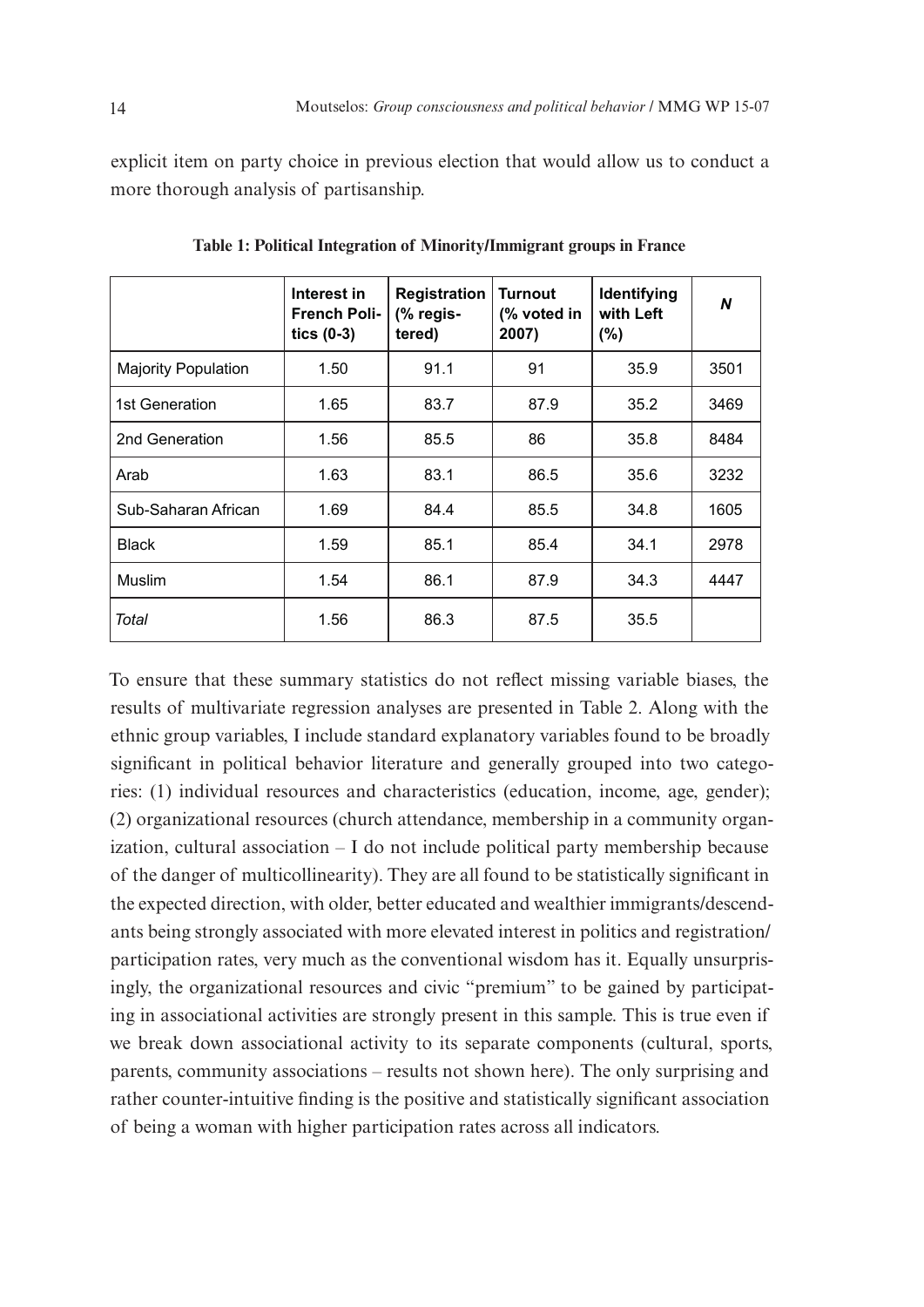|                                   | (1)            | (2)            | (3)             | (4)                 |
|-----------------------------------|----------------|----------------|-----------------|---------------------|
| Variables                         | Registration   | Turnout        | Identification  | Interest in French  |
|                                   | (0/1)          | (0/1)          | with Left (0/1) | Politics (0-3)      |
|                                   |                |                |                 |                     |
| 18-30yrs old                      | $0.47***$      | $0.35***$      | 1.02            | $0.62***$           |
|                                   |                |                |                 |                     |
|                                   | (0.02)         | (0.02)         | (0.04)          | (0.01)              |
| Female                            | $1.15***$      | $1.21***$      | 1.04            | $0.73***$           |
|                                   | (0.05)         | (0.06)         | (0.08)          | (0.02)              |
|                                   | $0.71***$      | $0.81***$      | $1.07*$         | $0.78***$           |
| House income                      |                |                |                 |                     |
| (less than 2,000 Euros/<br>month) | (0.04)         | (0.05)         | (0.04)          | (0.03)              |
|                                   |                |                |                 |                     |
| No Higher Degree                  | $0.40***$      | $0.52***$      | $1.06*$         | $0.4***$            |
|                                   | (0.01)         | (0.03)         |                 |                     |
|                                   |                |                | (0.04)          | (0.01)              |
| <b>Associational Activity</b>     | $1.54***$      | $1.35***$      | 0.99            | $1.5***$            |
|                                   | (0.09)         | (0.08)         | (0.04)          | (0.05)              |
| <b>Minority Status</b>            |                |                |                 |                     |
|                                   |                |                |                 |                     |
| 1 <sup>st</sup> Generation        | $0.47***$      | $0.58***$      | 1.01            | $1.19***$           |
|                                   | (0.04)         | (0.05)         | (0.05)          | (0.06)              |
|                                   | $0.70***$      | $0.73***$      | 1.02            | $1.12**$            |
| 2 <sup>nd</sup> Generation        | (0.05)<br>0.92 | (0.06)<br>1.12 | (0.05)<br>0.98  | (0.04)<br>$1.39***$ |
|                                   | (0.05)         | (0.08)         | (0.04)          | (0.05)              |
| Arab                              | $1.44***$      | $1.5***$       | 1.03            | $1.32***$           |
|                                   | (0.18)         | (0.2)          | (0.09)          | (0.1)               |
|                                   |                |                |                 |                     |
| Sub-Saharan African               | $0.69***$      | $0.69***$      | 0.91            | 1.07                |
|                                   | (0.07)         | (0.07)         | (0.06)          | (0.06)              |
| <b>Black</b>                      |                |                |                 |                     |
|                                   |                |                |                 |                     |
| <b>Muslim</b>                     | 0.96           | 1.05           | 0.93            | 0.96                |
|                                   | (0.05)         | (0.05)         | (0.04)          | (0.03)              |
|                                   |                |                |                 |                     |
|                                   |                |                |                 |                     |
| N                                 | 16,827         | 14,278         | 16,852          | 16,833              |
| Chi-Squared                       | 832.53         | 584.42         | 15.88           | 1687.72             |

|  | Table 2. Logistic Regression Results: Political Integration of Minority/Immigrant Groups |
|--|------------------------------------------------------------------------------------------|
|  |                                                                                          |

Note: Coefficients Represent Odds Ratios. Standard errors in parentheses. \*\*\* p<0.001, \*\*  $p<0.01$ , \*  $p<0.05$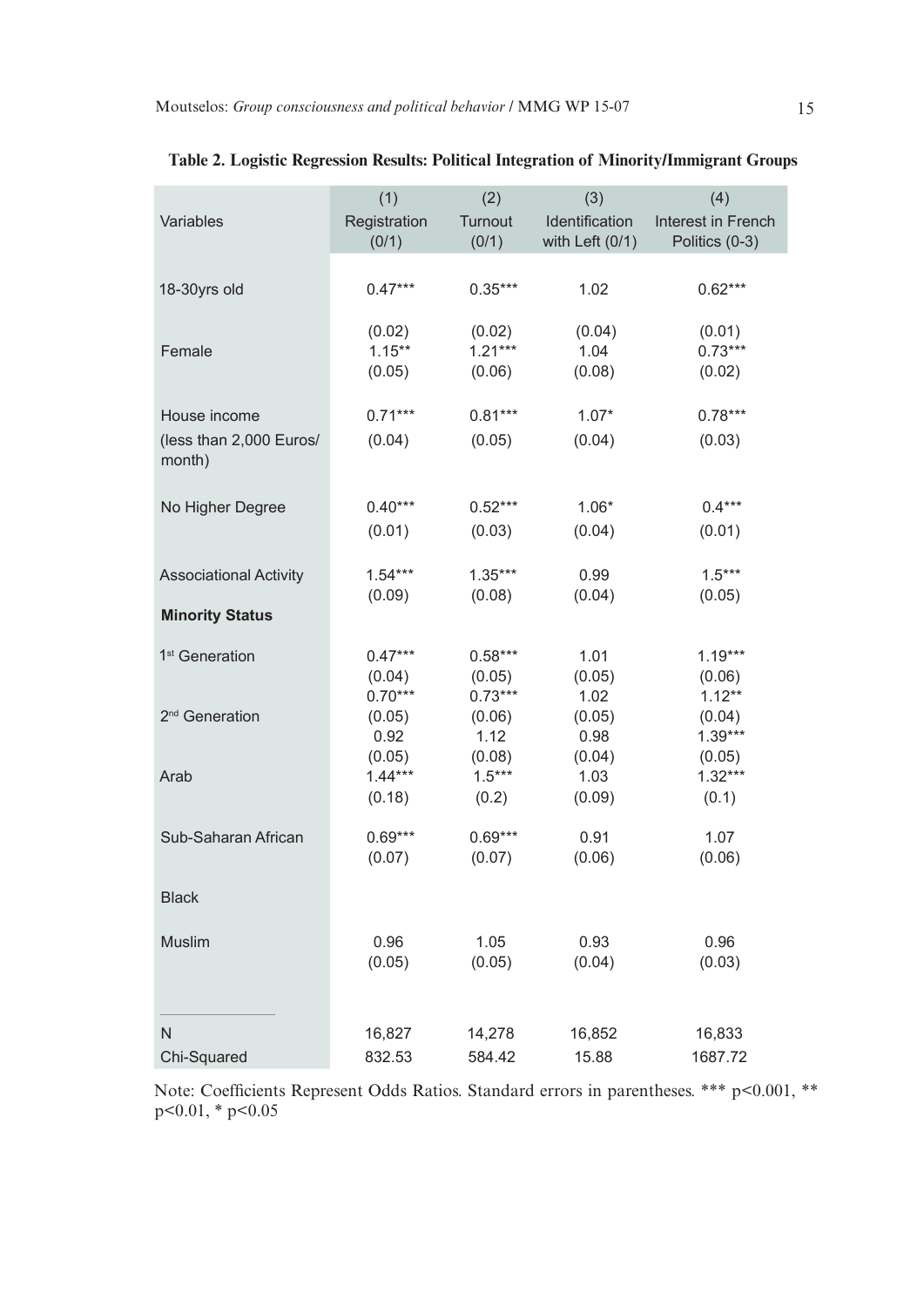The regression results from Table 2 confirm the existence of a strong, positive association of belonging to an immigrant group, in particular for North and Sub-Saharan Africans with an increased interest in French national politics. The low rates of registration and turnout found on Table 1 do not correspond to a statistically significant relationship for Arabs and Muslims, when controlling for other factors, but being black emerges as a trait that is associated negatively with registration and turnout. This result is somewhat surprising, given the strong, positive regression result we get for sub-Saharan Africans whose negative overall participation rates presented in Table 1 are entirely explained by socioeconomic characteristics (sub-Saharans represent the poorest and most recent immigrant waves into France); the contradiction is resolved when we take into account the very low levels of participation of French black citizens from the overseas territories, whose civic integration into mainstream France seems to be lagging substantially. Another interesting finding is that there seems to be no important "Muslim" effect on any aspect of political behavior measured by the survey, in stark contrast with contemporary discourse emphasizing a Muslim radicalization (or, depending on the version of the story, a Muslim alienation). Finally, the second generation of immigrant descendants seems to increase participation rates in politics, as the straight-line assimilation model would predict, but the engagement remains imperfect in comparison with the majority population.

Table 3 reports the logistic regression results that include, as potential explanatory variables, indicators of expressed and ascribed group consciousness in terms of origins, color and religion. Here we are concerned with the political behavior and opinions of respondents who reported a specific ethnic identity as being important for their self-definition and/or expressed the opinion that there is discrimination in France on the basis of this ethnic characteristic. There seems to be no clear (strong or statistically significant) relationship between raised group consciousness and increasing political participation or identification with the Left, contrary to both the linked-fate and minority disadvantage hypotheses. The possible exception is religious self-identification, which is negatively and significantly associated with low turnout. This finding, which identifies a tradeoff between religiosity and political engagement among minority populations, is once again counterbalanced by the positive association with increased interest for national politics.

Perhaps the most robust finding of all is the strong, positive association of experienced discrimination (on the basis of origins, color and religion) and interest for national politics. This is the most direct link found between ascribed ethnic identity and political engagement. Unlike with African-Americans in the United States, how-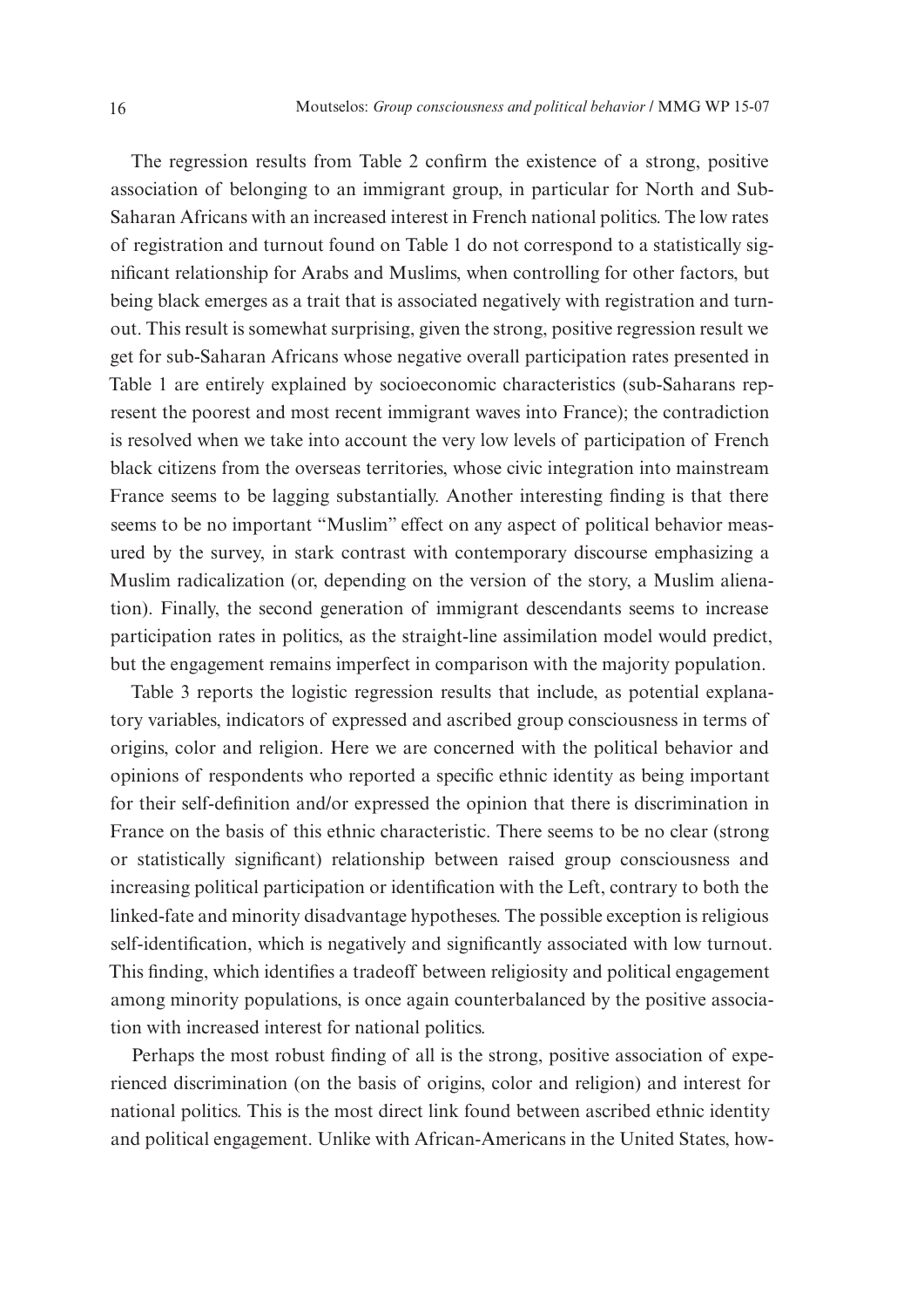ever, this heightened interest does not lead to direct political action, in the form of increased participation or alignment with the Left. This perhaps reflects the successes of the Republican model of integration, embraced to a large degree by the center-Right in France, or, alternatively, but not unrelatedly, the failure and unwillingness of mobilization based on some kind of ethnic identity by the French left.

| Variables                                         | (1)<br>Registration<br>(0/1) | (2)<br>Turnout<br>(0/1) | (3)<br>Identifica-<br>tion with Left<br>(0/1) | (4)<br>Interest in French<br>Politics (0-3) |
|---------------------------------------------------|------------------------------|-------------------------|-----------------------------------------------|---------------------------------------------|
| 18-30yrs old                                      | $0.53***$                    | $0.37***$               | 1.02                                          | $0.61***$                                   |
| Female                                            | (0.02)                       | (0.02)                  | (0.03)                                        | (0.02)                                      |
|                                                   | $1.14**$                     | $1.22**$                | 1.04                                          | $0.75***$                                   |
|                                                   | (0.05)                       | (0.05)                  | (0.04)                                        | (0.02)                                      |
| House income<br>(less than 2,000 Euros/<br>month) | $0.71***$<br>(0.04)          | $0.82***$<br>(0.04)     | 1.07<br>(0.04)                                | $0.79***$<br>(0.03)                         |
| No Higher Degree                                  | $0.40***$                    | $0.51***$               | 1.06                                          | $0.40***$                                   |
|                                                   | (0.02)                       | (0.02)                  | (0.04)                                        | (0.01)                                      |
| <b>Associational Activity</b>                     | $1.59***$                    | $1.38***$               | 0.99                                          | $1.45***$                                   |
| <b>Group Consciousness</b>                        | (0.09)                       | (0.09)                  | (0.04)                                        | (0.05)                                      |
| Origins (self-definition)                         | 0.95                         | $0.79***$               | 1.05                                          | $1.09**$                                    |
|                                                   | (0.05)                       | (0.05)                  | (0.04)                                        | (0.03)                                      |
| Color (self-definition)                           | 1.03                         | 0.89                    | $0.89**$                                      | 0.98                                        |
|                                                   | (0.08)                       | (0.08)                  | (0.05)                                        | (0.05)                                      |
| Religion (self-definition)                        | $0.86**$                     | $0.88*$                 | 1.01                                          | $1.1***$                                    |
|                                                   | (0.06)                       | (0.06)                  | (0.05)                                        | (0.05)                                      |

#### **Table 3. Logistic Regression Results: Political Integration of Minority/Immigrant Groups according to group consciousness**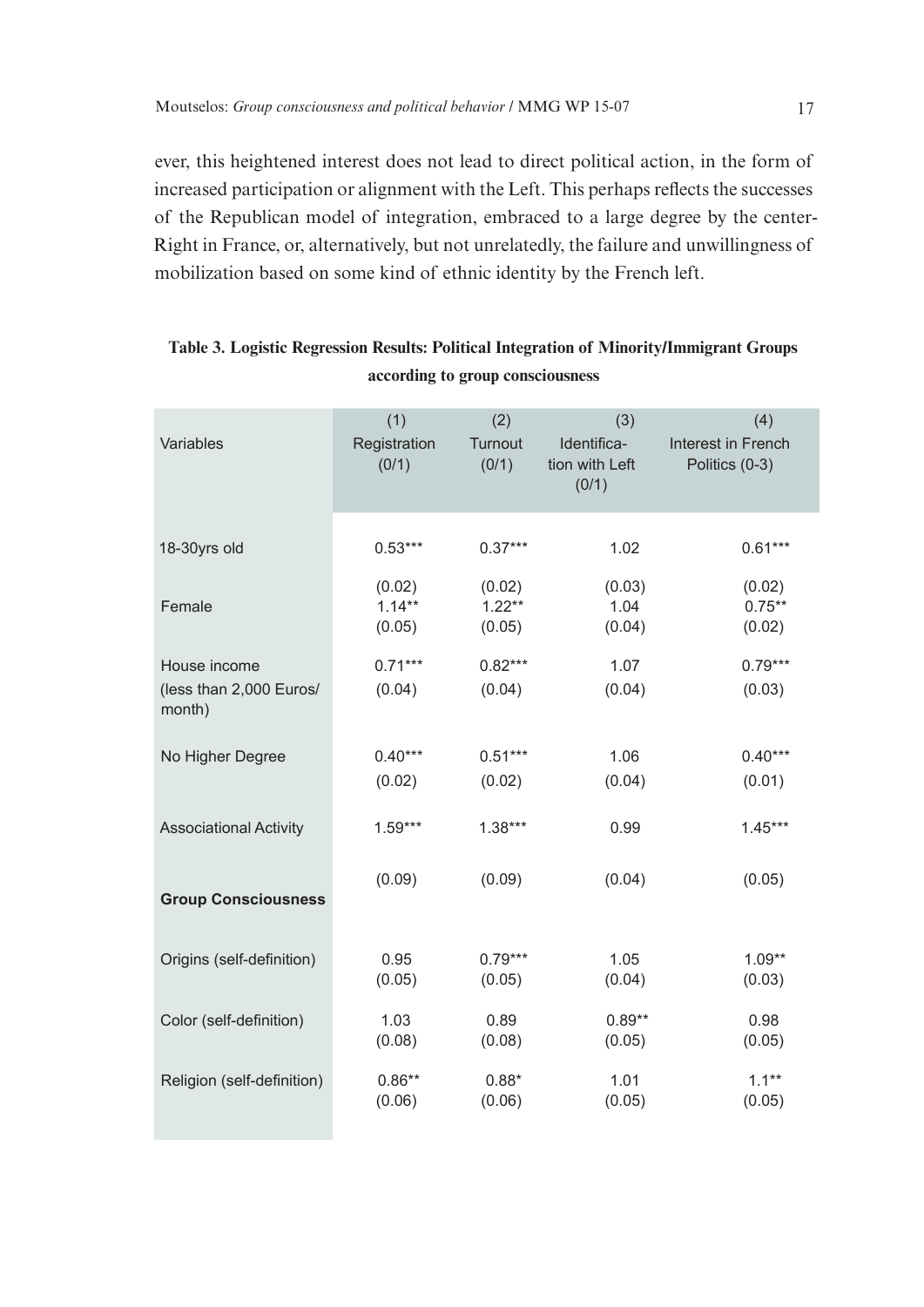| Origins (discrimination) | 0.97    | 0.98   | 0.9    | $1.28***$ |
|--------------------------|---------|--------|--------|-----------|
|                          | (0.08)  | (0.1)  | (0.06) | (0.07)    |
| Color (discrimination)   | $0.87*$ | 1.09   | 0.95   | $1.38***$ |
|                          | (0.06)  | (0.09) | (0.05) | (0.06)    |
| Religion                 | 1.1     | 1.01   | 0.92   | $1.30**$  |
| (discrimination)         | (0.18)  | (0.19) | (0.11) | (0.14)    |
| N                        | 16,827  | 14,278 | 16,852 | 16,833    |
| Chi-Squared              | 734.05  | 573.88 | 21.75  | 1677.16   |

Note: Coefficients Represent Odds Ratios. Standard errors in parentheses. \*\*\* p<0.001, \*\*  $p<0.01$ , \*  $p<0.05$ 

#### Conclusion

The analysis from the TeO survey finds little support for the existence of "ethnic voting" in France either in terms of political participation or alignment with the political left. This is true even for French "minority" citizens with heightened consciousness of belonging to an ethnic group or a heightened consciousness of discrimination based on an ethnic trait. Furthermore, no group emerges as exceptional for its political opinions or behavior (and certainly not Muslims), except for the French citizens from overseas territories (Dom-Tom), who reside in metropolitan France and display very low levels of political participation. In terms of the aspirations of the Republican model, the evidence seems rather mixed: France has indeed avoided an ethnicization of politics, but has not succeeded in fully integrating immigrants and, even more critically, their descendants into the formal political rituals (registration, voting) of the Republic. Last but certainly not least, the French Left seems to have failed in its bid to forge strong bonds with voters of immigrant descent/minorities – and this despite the leader of the French Right at the time, Nicolas Sarkozy, having a strong anti-immigrant pedigree. Clearly, a more elaborate consideration of all confounding factors is required to take into account the full picture of the experience of immigrant minorities in France when conducting regressions on political opinions and participation. For instance, many authors have underlined the peculiar effect of residential isolation in the French social housing estates as a factor prohibiting political mobilization (Maxwell 2010; Braconnier and Dormagen 2007). Still, the availability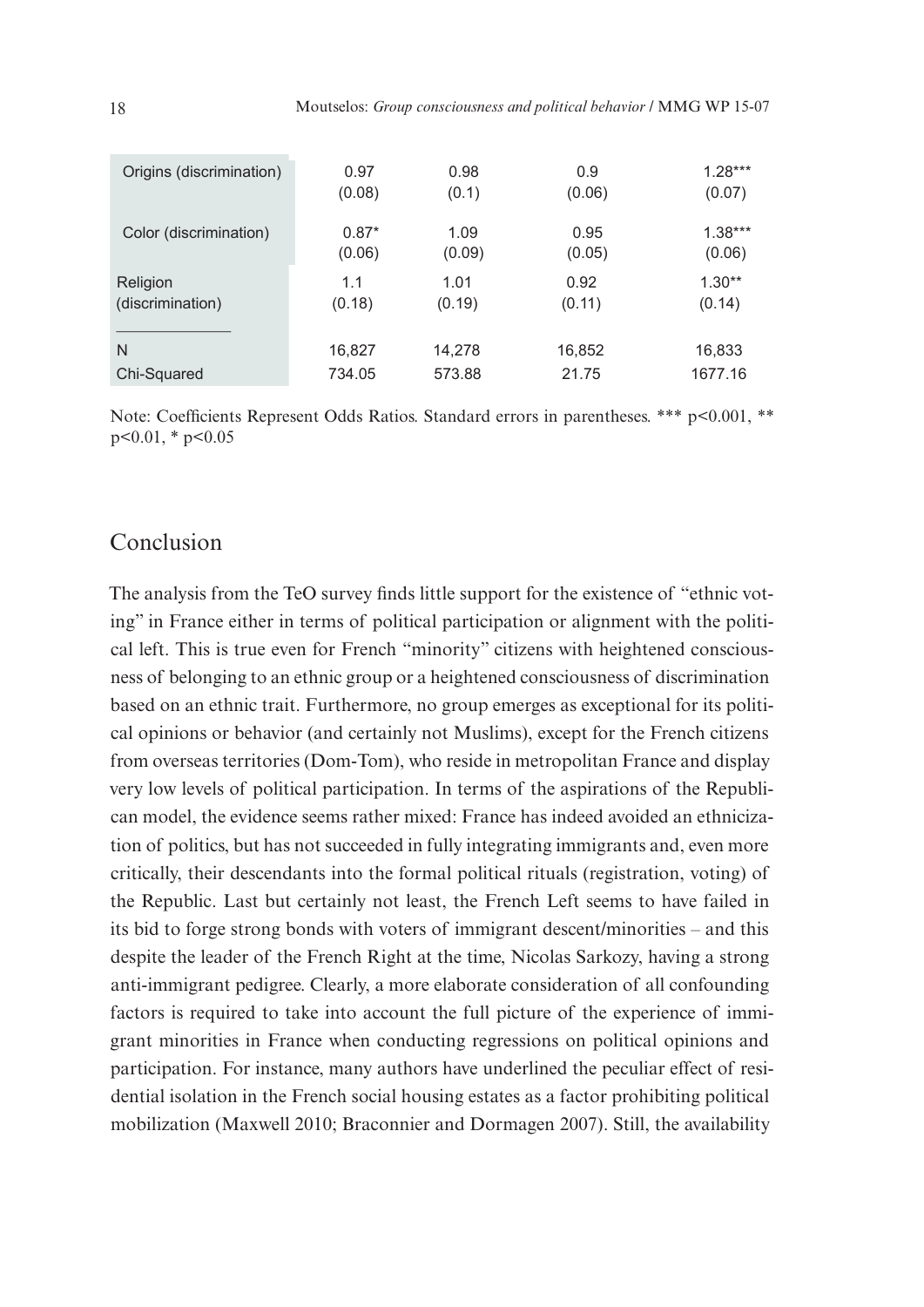of higher-quality data allows for a realistic assessment of both the Republican model of ethnicity-blind integration and the wholesale introduction of "ethnic politics" in the French political landscape.

# **Annex: Survey items on political behavior and opinions,** *trajectoires et origines survey*

*INS 6/I\_ELEUE: Are you registered to vote in France?* 1. Yes / 2. No / 8. Refuse to Respond / 9. Don't Know

*I\_VO1PDT: Have you voted in the latest Presidential Elections?* 1. Yes / 2. No / 8. Refuse to Respond / 9. Don't Know

*I\_INTFRA: Are you interested in national politics of France?* 1. Very / 2. Quite / 3. A little / 4. Not at all / 8. Refuse to Respond / 9. Don't Know

#### *INS 12/I\_OPIPOL: You would describe yourself as …*

1. Very much on the Left / 2. More on the Left / 3. On the Center / 4. More on the Right / 5. Very much on the Right / 6. Neither Left nor Right / 8. Refuse to Respond / 9. Don't Know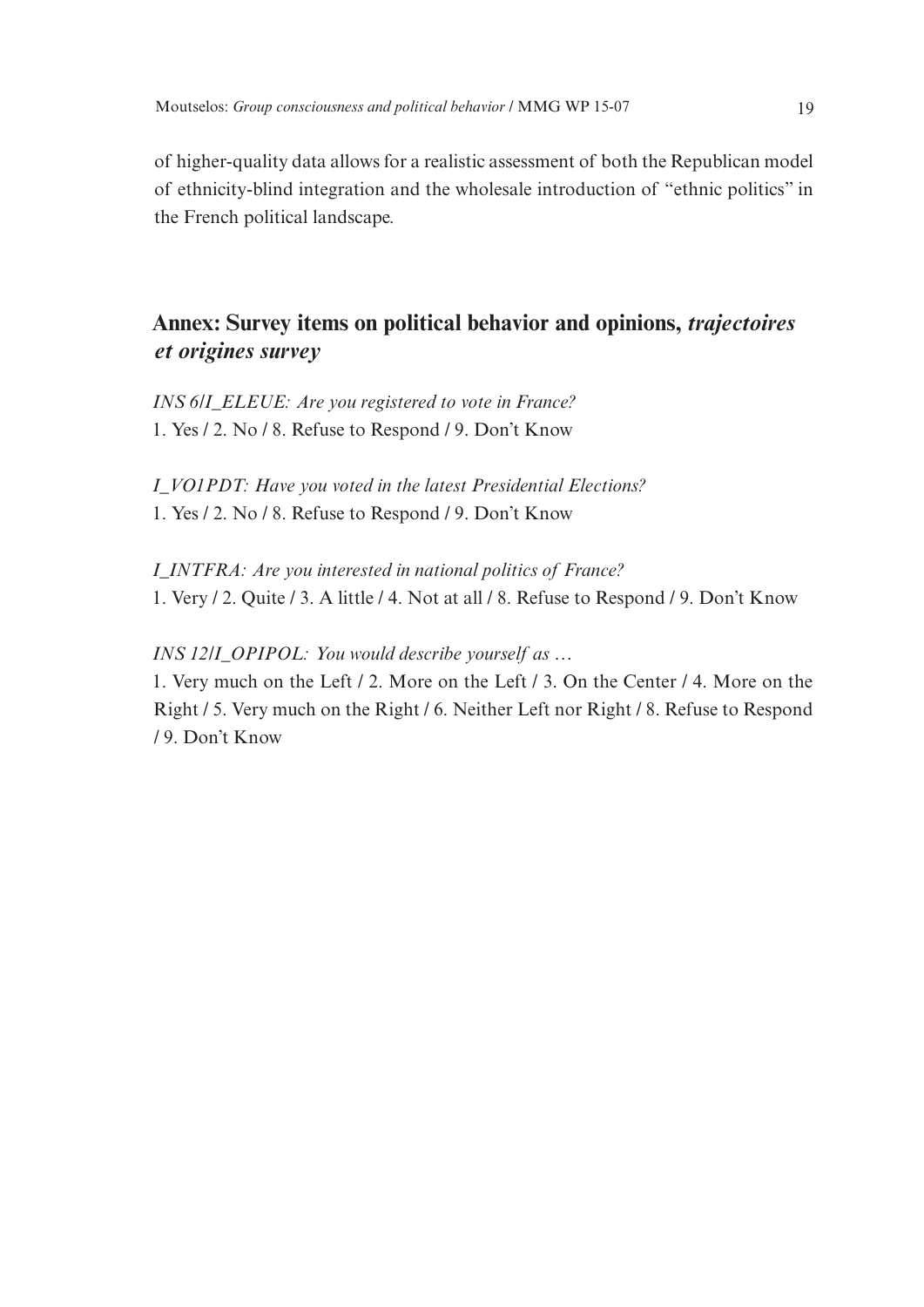#### References

- Amadieu, J.F. (2009). Les élus issus de l'immigration dans les conseils municipaux (2001- 2008). Haut Conseil à l'Intégration.
- Beaud, S. and Masclet, O. (2006, July). Des "marcheurs" de 1983 aux "émeutiers" de 2005. *Annales. Histoire, sciences sociales,* Vol. 61, No. 4: 809-843. Editions de l'EHESS.
- Bloemraad, I. and Vermeulen, F. (2014). Immigrants' Political Incorporation. In *An Introduction to Immigrant Incorporation Studies,* M. Martiniello and J. Rath (eds)*.* IMISCOE Textbooks, Amsterdam University Press.
- Bouamama, S. (1994). *Dix ans de marche des Beurs: chronique d'un mouvement avorté*. Desclée de Brouwer.
- Braconnier, C. and Dormagen, J. Y. (2007). *La démocratie de l'abstention: aux origines de la démobilisation électorale en milieu populaire*. Gallimard.
- Brouard, S. and Tiberj, V. (2005). *Français comme les autres?: enquête sur les citoyens d'origine maghrébine, africaine et turque* (Vol. 5). Les Presses de Sciences Po.
- Chong, D. and Rogers, R. (2005). Racial solidarity and political participation. *Political Behavior*, *27*(4): 347-374.
- Dahl, R. A. (1963). *Who governs? Democracy and power in an American city.* Yale University Press.
- Dawson, M. C. (1995). *Behind the mule: Race and class in African-American politics*. Princeton University Press.
- Fassin, D. and Fassin, É. (2006). *De la question sociale à la question raciale?: représenter la société française*. La découverte.
- Fennema, M. and Tillie, J. (1999). Political participation and political trust in Amsterdam: civic communities and ethnic networks. *Journal of ethnic and migration studies*, *25*(4): 703-726.
- Garbaye, R. (2005). *Getting into local power: The politics of ethnic minorities in British and French cities* (Vol. 23). John Wiley & Sons.
- Geddes, A. and Guiraudon, V. (2004). The emergence of a European Union policy paradigm amidst contrasting national models: Britain, France and EU anti-discrimination policy. *West European Politics*, *27*(2): 334-53.
- Geisser, V. (1997). *Ethnicité républicaine: les élites d'origine maghrébine dans le système politique français*. Presses de Sciences Politiques.
- Givens, T. E. (2007). Immigrant integration in europe: Empirical Research. *Annu. Rev. Polit. Sci.*, 10: 67-83.
- Glazer, N. (1993). Is assimilation dead?. *The annals of the American academy of political and social science*, *530*(1): 122-136.
- Golder, M. (2003). Explaining variation in the success of extreme right parties in Western Europe. *Comparative Political Studies*, *36*(4): 432-466.
- Gordon, M. M. (1964). *Assimilation In American Life: The Role Of Race, Religion And National Origins*. Oxford.
- Haut Conseil à l'intégration (1993). *La connaissance de l'immigration et de l'intégration*, Paris : La Documentation française.
- Heath, A. F., Fisher, S. D., Rosenblatt, G., Sanders, D. and Sobolewska, M. (2013). *The Political Integration of Ethnic Minorities in Britain*. Oxford University Press.
- Howard, M. M. (2009). *The politics of citizenship in Europe*. Cambridge University Press.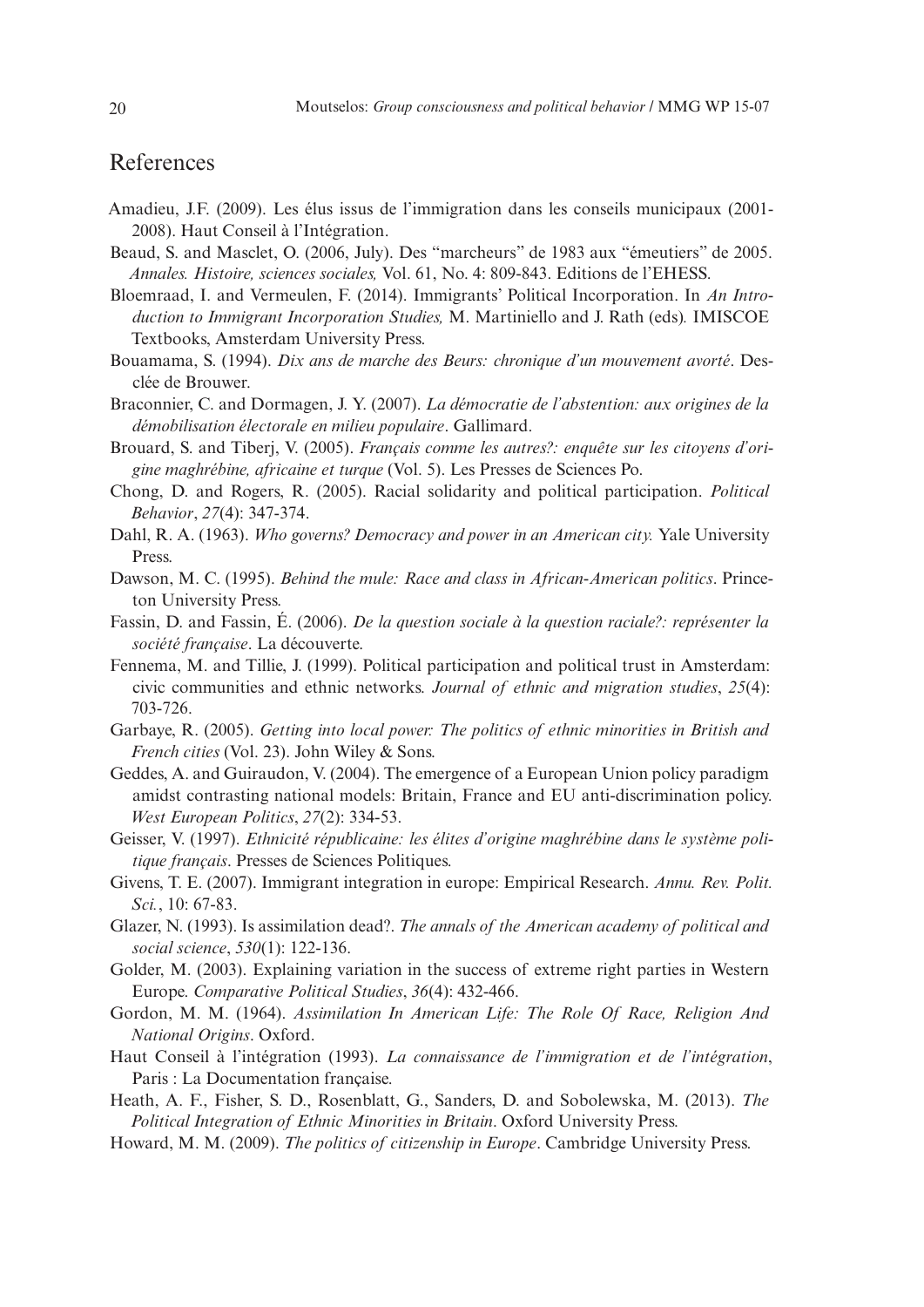- Jacobs, D., Phalet, K. and Swyngedouw, M. (2004). Associational membership and political involvement among ethnic minority groups in Brussels. *Journal of Ethnic and Migration Studies*, *30*(3): 543-559.
- Joppke, C. (2007). Beyond national models: Civic integration policies for immigrants in Western Europe. *West European Politics*, *30*(1): 1-22.
- Joppke, C. (2013). *Veil*. John Wiley & Sons.
- Lagrange, H. (2008). Émeutes, ségrégation urbaine et aliénation politique. *Revue française de science politique*, *58*(3): 377-401.
- Lagrange, H. and Oberti, M. (2006). *Emeutes urbaines et protestations*. Presses de Sciences Po.
- Lee, T. (2007). From Shared Demographic Categories to Common Political Destinies. *Du Bois Review: Social Science and Research on Race*, *4*(02): 433-456.
- Lee, T. (2008). Race, immigration, and the identity-to-politics link. *Annu. Rev. Polit. Sci.*, *11*: 457-478.
- Martiniello, M. (2005). Political participation, mobilisation and representation of immigrants and their offspring in Europe. Willy Brandt Series of Working Papers in International Migration and Ethnic Relations 1/05.
- Martiniello, M and Rath, J. (eds) (2014)/ *An Introduction to Immigrant Incorporation Studies.*  IMISCOE Textbooks, Amsterdam University Press.
- Maxwell, R. (2010). Political participation in France among non-European-origin migrants: Segregation or integration?. *Journal of Ethnic and Migration Studies*, *36*(3): 425-443.
- Mayda, A. M. (2006). Who is against immigration? A cross-country investigation of individual attitudes toward immigrants. *The Review of Economics and Statistics*, *88*(3): 510-530.
- McClain, P. D., Johnson Carew, J. D., Walton Jr, E. and Watts, C. S. (2009). Group membership, group identity, and group consciousness: Measures of racial identity in American politics?. *Annual Review of Political Science*, *12*: 471-485.
- Noiriel, G. (1996). The French melting pot: immigration citizenship and national identity. University of Minessota Press.
- Norris, P. (2005). *Radical right: voters and parties in the electoral market*. Cambridge University Press.
- Ramakrishnan, S. K. (2005). *Democracy in immigrant America: Changing demographics and political participation*. Stanford University Press.
- Saggar, S. (ed.) (2004). *Race and British electoral politics*. Routledge.
- Schnapper, D. (1996). *La France de l'intégration*. Gallimard.
- Sides, J. and Citrin, J. (2007). European opinion about immigration: The role of identities, interests and information. *British Journal of Political Science*, *37*(3): 477.
- Siméant, J. (1998). *La cause des sans-papiers*. Presses de Sciences Po.
- Simon, P. (2008). The Choice of Ignorance The Debate on Ethnic and Racial Statistics in France. *French Politics, Culture & Society*, *26*(1): 7-31.
- Tiberj, V. (2008). *La crispation hexagonale: France fermée contre France plurielle, 2001-2007*. Plon.
- Trajectoires et origines (TeO) version complète (2008) [fichier électronique], INED et INSEE [producteur], Centre Maurice Halbwachs (CMH) [diffuseur]
- Van der Brug, W., Fennema, M. and Tillie, J. (2000). Anti-immigrant parties in Europe: Ideological or protest vote?. *European Journal of Political Research, 37*(1): 77-102.